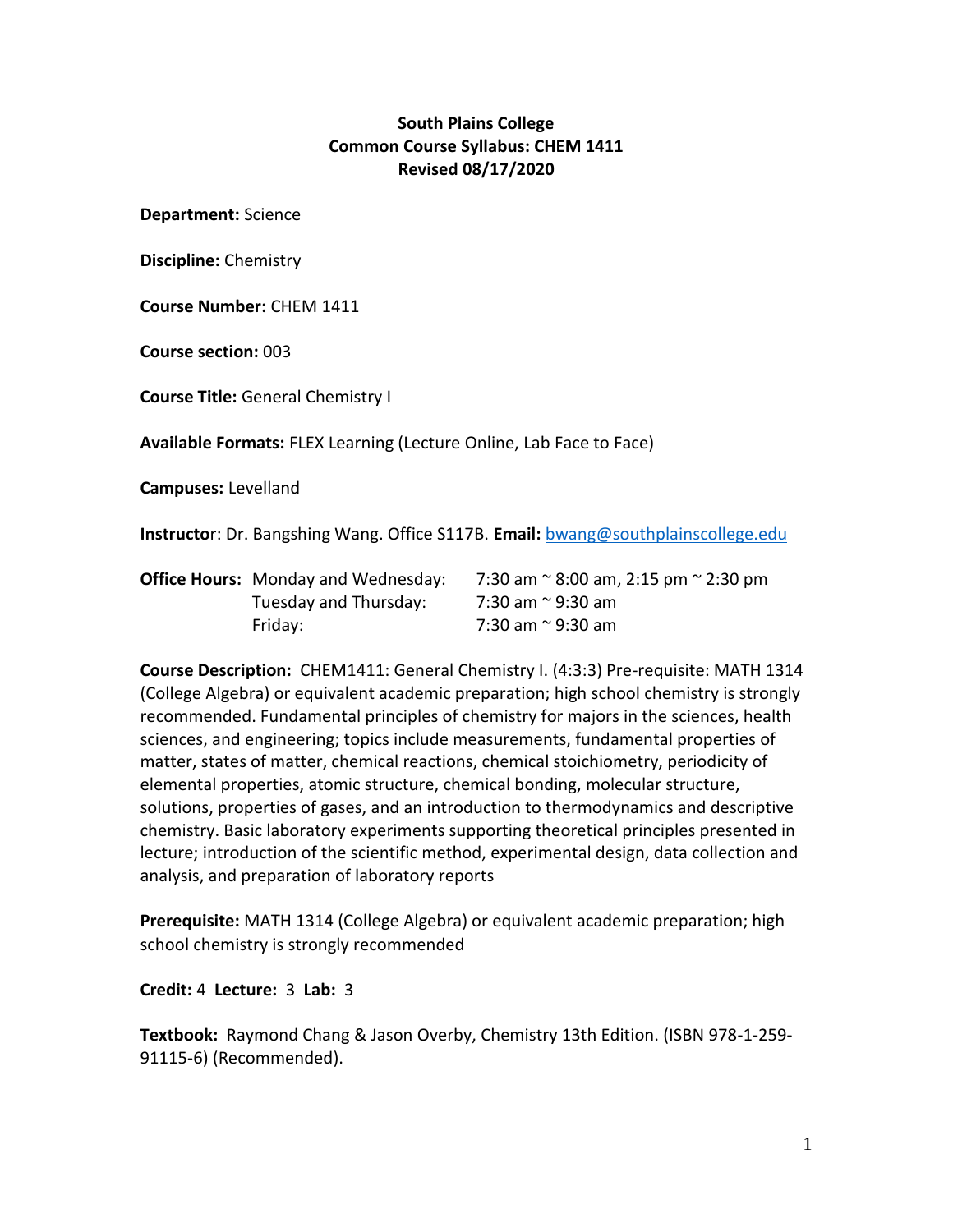#### **Supplies: Required**

- CHEM1411 Lab Manual.
- Safety glasses/goggles.
- Scientific calculator. Usage of cell phones *WILL NOT BE* allowed on exam!

#### **This course partially satisfies a Core Curriculum Requirement**:

Life and Physical Sciences Foundational Component Area (030)

#### **Core Curriculum Objectives addressed:**

- **Communications skills**—to include effective written, oral and visual communication
- **Critical thinking skills**—to include creative thinking, innovation, inquiry, and analysis, evaluation and synthesis of information
- **Empirical and quantitative competency skills**—to manipulate and analyze numerical data or observable facts resulting in informed conclusions
- **Teamwork**—to include the ability to consider different points of view and to work effectively with others to support a shared purpose or goal

#### **Student Learning Outcomes:**

*From Lecture:* 

- 1. Define the fundamental properties of matter.
- 2. Classify matter, compounds, and chemical reactions.
- 3. Determine the basic nuclear and electronic structure of atoms.
- 4. Identify trends in chemical and physical properties of the elements using the Periodic Table.
- 5. Describe the bonding in and the shape of simple molecules and ions.
- 6. Solve stoichiometric problems.
- 7. Write chemical formulas.
- 8. Write and balance equations.
- 9. Use the rules of nomenclature to name chemical compounds.
- 10. Define the types and characteristics of chemical reactions.
- 11. Use the gas laws and basics of the Kinetic Molecular Theory to solve gas problems.
- 12. Determine the role of energy in physical changes and chemical reactions.
- 13. Convert units of measure and demonstrate dimensional analysis skills.

*From Lab:* 

- 1. Use basic apparatus and apply experimental methodologies used in the chemistry laboratory.
- 2. Demonstrate safe and proper handling of laboratory equipment and chemicals.
- 3. Conduct basic laboratory experiments with proper laboratory techniques.
- 4. Make careful and accurate experimental observations.
- 5. Relate physical observations and measurements to theoretical principles.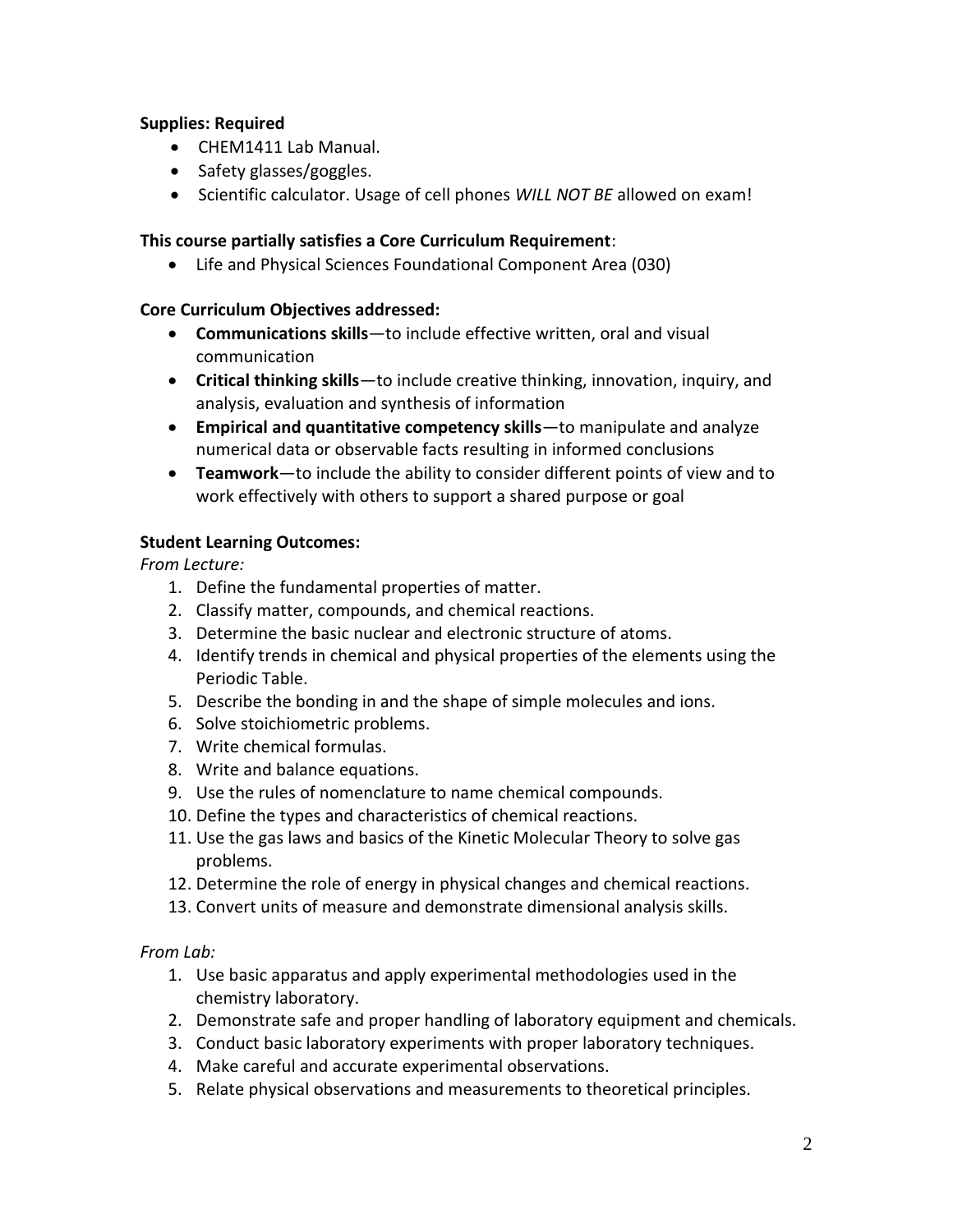- 6. Interpret laboratory results and experimental data, and reach logical conclusions.
- 7. Record experimental work completely and accurately in laboratory notebooks and communicate experimental results clearly in written reports.
- 8. Design fundamental experiments involving principles of chemistry.
- 9. Identify appropriate sources of information for conducting laboratory experiments involving principles of chemistry.

### **Student Learning Outcomes Assessment:**

Few topics/questions from the exams will be selected to assess the students learning outcomes at the end of semester.

# **Course Evaluation/Grading Policy:**

*LECTURE EXAMS:* There will be FOUR exams and they will be taken on *Blackboard*; these exams will cover the materials in the lecture notes, and the schedule of the exams are on the course schedule. Exams will be in a multiple-choice format. Only the materials discussed in the lecture notes will be on the exam and you will have designated time to finish the exam. There will be no make-ups for lecture exams unless a student is hospitalized due to COVID. This will require documentation to be provided to the Dean of Students and/or the Associate Director of Health & Wellness. All other missed lecture exams will receive a grade of zero.

- Lecture exam 1 (Chapters 1 and 2) 100 points
- Lecture exam 2 (Chapters 3 and 4) 100 points
- Lecture exam 3 (Chapters 5 and 6) 100 points

# *The materials scheduled for each lecture exam by subject to change, this change will be announced in advance if necessary.*

*EXAM PRACTICE REVIEW:* There will be FOUR exam practice reviews, sole purpose of exam practice review is to help prepare for the exam and it does not count towards the total grade. Highly recommend students spend quality time with the exam review as it will prepare you for the exam.

*LAB EXPERIMENTS/PRACTICES:* Lab reports/practices will be collected for grading at the end of each lab experiment day. Students will complete the lab assignments for grading before leaving the lab. Each lab assignment will be worth 10 points, which will add up to 160 points of your final grade. The laboratory portion of this class will be comprised of topic discussion, practice worksheets and lab experiments. The lab portion of this course will consist of group work to perform lab experiments. There will be no make-up labs for the missed lab; students will receive ZERO for the lab section if missed.

*FINAL EXAM:* The final exam will cover chapter 7, 8, 9 and 10, they will be taken on *Blackboard*. The schedule of the final exam is on the course schedule. There will be no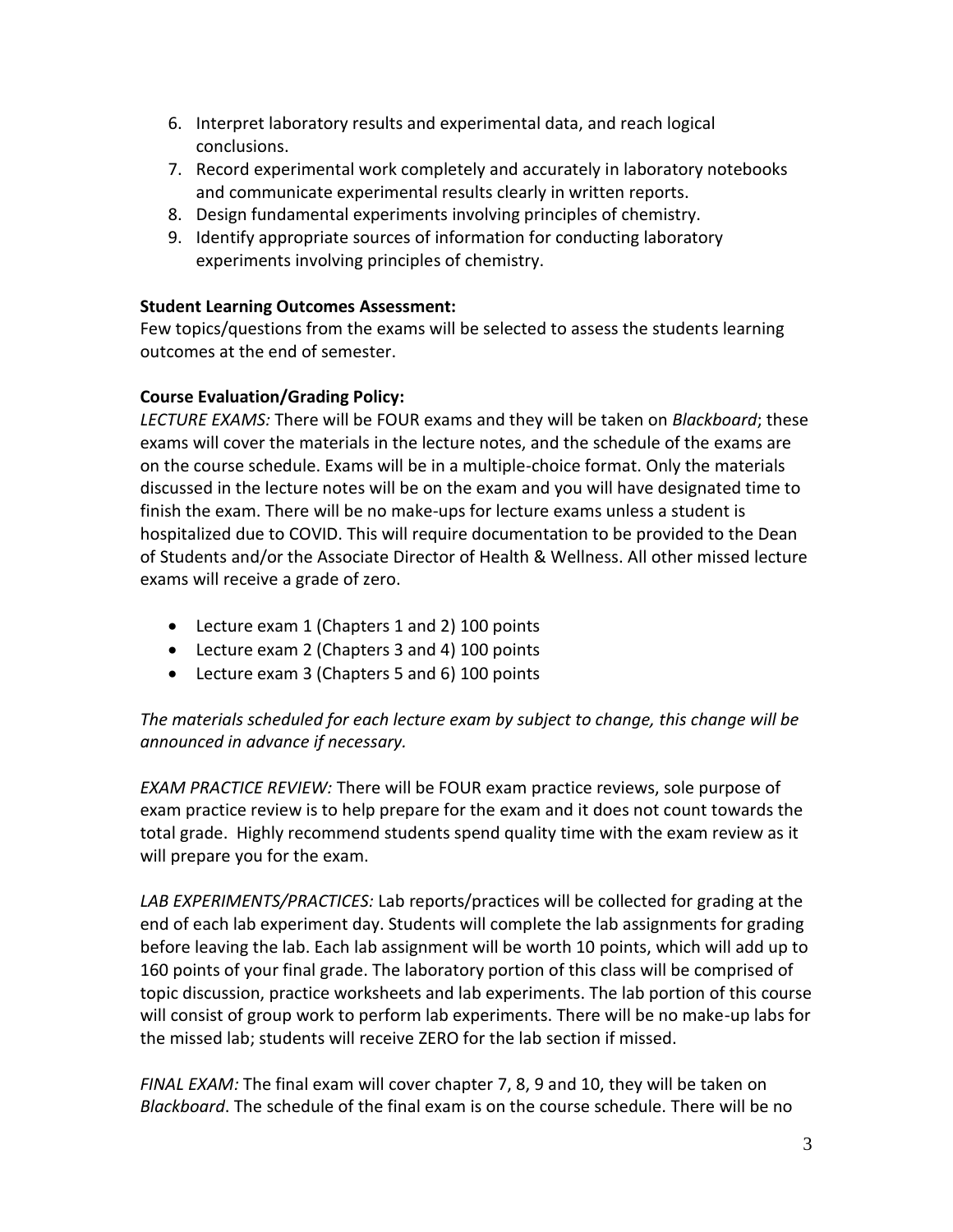make-up exam for the final exam. The final exam will count 100 points. The format will be multiple-choice. Only the materials covered in the lectures will be on the exam and you will have designated class time to finish the exam. There will be no makeup for final exams; missed final exam will result in a grade of ZERO.

Grading based on percentage: The grade distribution:

|                  | <b>Total Possible point: 560 points</b> |            |
|------------------|-----------------------------------------|------------|
| $F =$ below 60%  | Lab Reports:                            | 160 points |
| $D = 60 - 69%$   | Final Exam:                             | 100 points |
| $C = 70 - 79%$   | Lecture Exam 3:                         | 100 points |
| $B = 80 - 89%$   | Lecture Exam 2:                         | 100 points |
| $A = 90 - 100\%$ | Lecture Exam 1:                         | 100 points |

#### **Attendance Policy:**

It is vitally important that you plan your time and study lectures notes and attend all the labs in order to do well in this course. If you miss *TEN* or more assignments (lab experiments and exams), I will drop you from the course with a grade of X, F, or U. *If student is out due to COVID-19 or exposure to COVID-19, the appropriate equivalent arrangements will be made for that student to complete the assignments missed during quarantine period.*

*Students are expected to attend all classes in order to be successful in a course. The student may be administratively withdrawn from the course when absences become excessive as defined in the course syllabus.*

*When an unavoidable reason for class absence arises, such as illness, an official trip authorized by the college or an official activity, the instructor may permit the student to make up work missed. It is the student's responsibility to complete work missed within a reasonable period of time as determined by the instructor. Students are officially enrolled in all courses for which they pay tuition and fees at the time of registration. Should a student, for any reason, delay in reporting to a class after official enrollment, absences will be attributed to the student from the first-class meeting.*

*Students who enroll in a course but have "Never Attended" by the official census date, as reported by the faculty member, will be administratively dropped by the Office of Admissions and Records. A student who does not meet the attendance requirements of a class as stated in the course syllabus and does not officially withdraw from that course by the official census date of the semester, may be administratively withdrawn from that course and receive a grade of "X" or "F" as determined by the instructor. Instructors are responsible for clearly stating their administrative drop policy in the course syllabus, and it is the student's responsibility to be aware of that policy. It is the student's responsibility to verify administrative drops for excessive absences through MySPC using his or her student online account. If it is determined that a student is awarded financial aid for a class or classes in which the student never attended or participated, the financial aid award will be adjusted in accordance with the classes in which the student*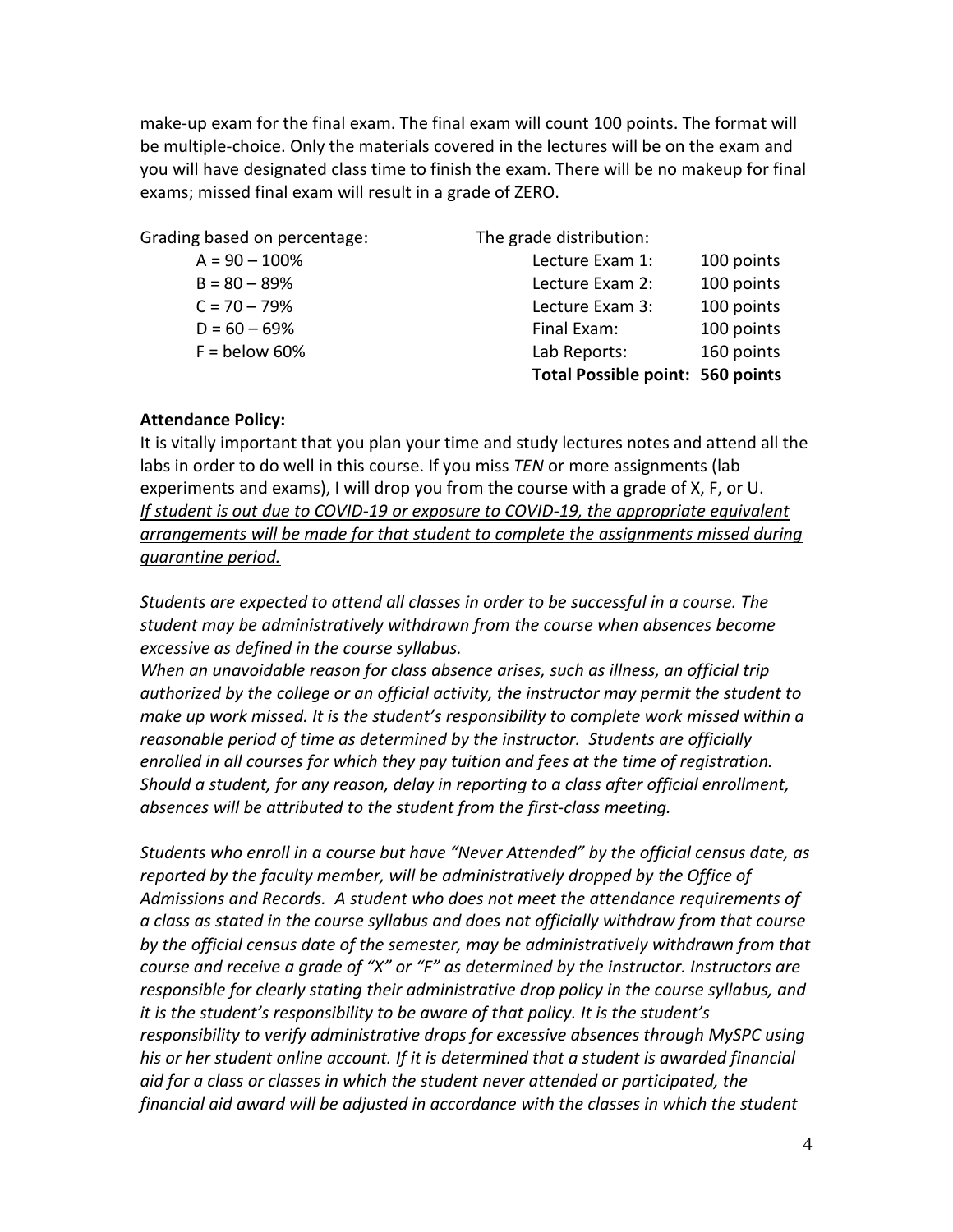# *did attend/participate and the student will owe any balance resulting from the adjustment.*

**Plagiarism and Cheating:** Students are expected to do their own work on all projects, quizzes, assignments, examinations, and papers. Failure to comply with this policy will result in a grade of ZERO for the assignment and can result in an F for the course if circumstances warrant.

Plagiarism violations include, but are not limited to, the following:

- 1. Turning in a paper that has been purchased, borrowed, or downloaded from another student, an online term paper site, or a mail order term paper mill;
- 2. Cutting and pasting together information from books, articles, other papers, or online sites without providing proper documentation;
- 3. Using direct quotations (three or more words) from a source without showing them to be direct quotations and citing them; or
- 4. Missing in-text citations.

Cheating violations include, but are not limited to, the following:

- 1. Obtaining an examination by stealing or collusion;
- 2. Discovering the content of an examination before it is given;
- 3. Using an unauthorized source of information (notes, textbook, text messaging, internet, apps) during an examination, quiz, or homework assignment;
- 4. Entering an office or building to obtain unfair advantage;
- 5. Taking an examination for another;
- 6. Altering grade records;
- 7. Copying another's work during an examination or on a homework assignment;
- 8. Rewriting another student's work in Peer Editing so that the writing is no longer the original student's;
- 9. Taking pictures of a test, test answers, or someone else's paper.

**Student Code of Conduct Policy**: Any successful learning experience requires mutual respect on the part of the student and the instructor. Neither instructor nor student should be subject to others' behavior that is rude, disruptive, intimidating, aggressive, or demeaning**.** Student conduct that disrupts the learning process or is deemed disrespectful or threatening shall not be tolerated and may lead to disciplinary action and/or removal from class.

# **COVID-19**

It is the policy of South Plains College for the Fall 2020 semester that as a condition of on-campus enrollment, all students are required to engage in safe behaviors to avoid the spread of COVID-19 in the SPC community. Such behaviors specifically include the requirement that all students properly wear CDC-compliant face coverings while in SPC buildings including in classrooms, labs, hallways, and restrooms. Failure to comply with this policy may result in dismissal from the current class session. If the student refuses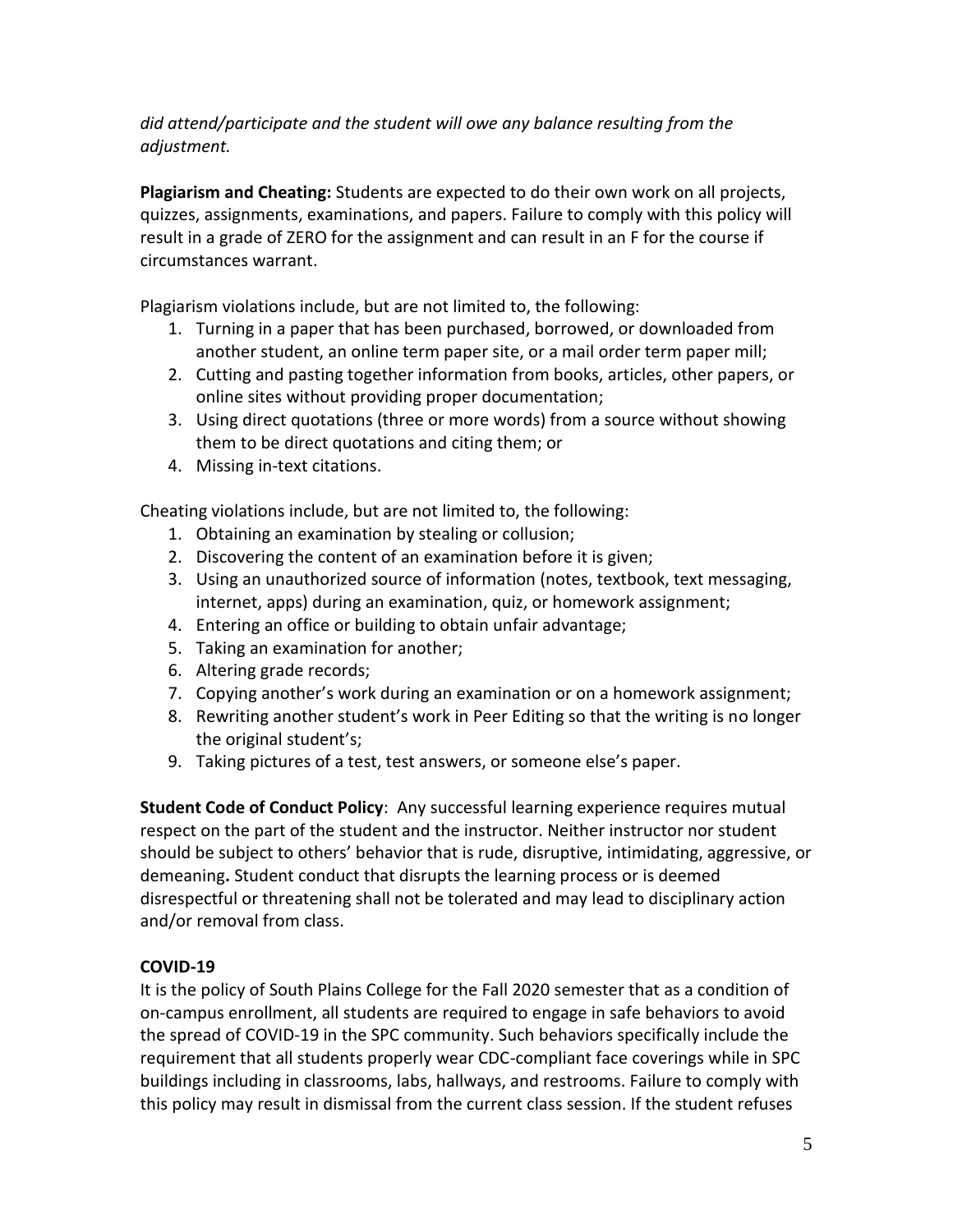to leave the classroom or lab after being dismissed, the student may be referred to the Dean of Students on the Levelland campus or the Dean/Director of external centers for Student Code of Conduct Violation.

**Email:** When you have questions, problems, or comments, you can e-mail me directly to *bwang@southplainscollege.edu*. Please refrain from using the BlackBoard Course Messages tool to message me. I will respond to your email in a timely manner (within 24 hours), emails received after 10:00 PM on Monday through Thursday will receive a response next morning. Emails received on Friday through Sunday will get a response usually same day email received, unless email was sent after 10:00 PM. I generally will not check my email often during the weekend, but I will reply to your email in a timely manner when I see them.

**Expectations when Corresponding:** Please be polite, courteous, and respectful when communicating. Do not use profanity under any circumstances. Do not write disrespectful, insulting, mean, rude, profane, insensitive, or other hurtful messages or comments under any circumstances. Failure to abide by this policy will result in the appropriate disciplinary actions.

**Online Disclaimer:** This is to notify you that materials you may be accessing in chat rooms, e-mails, discussion forums or unofficial web pages are not officially sponsored by the instructor or South Plains College. The United States Constitution rights of free speech apply to all members of our community regardless of the medium used. The instructor and South Plains College disclaim all liability for data, information or opinions expressed in these forums.

#### **Minimum Computer Requirements:**

- 1. Personal computer
- 2. Web Browser: Google Chrome works best
- 3. A high-speed internet connection
- 4. Microsoft Word and Microsoft PowerPoint software (a recent version)
- 5. Software or Program to read PDFs
- 6. A good soundcard and functioning speakers
- 7. Knowledge of how to navigate web pages and how to deal with pop-up blockers and other devices and warnings on your browser
- 8. Knowledge of how to download files from the internet and find them on your computer once they are downloaded
- 9. Knowledge of basic operations of Microsoft Word and Microsoft PowerPoint
- 10. Knowledge of how to view and adjust videos

**Copyright Notice:** All material presented by the instructor in this online class is copyright protected. The material presented by the instructor may not be modified or altered in any way. You have permission to print out **one** copy of any material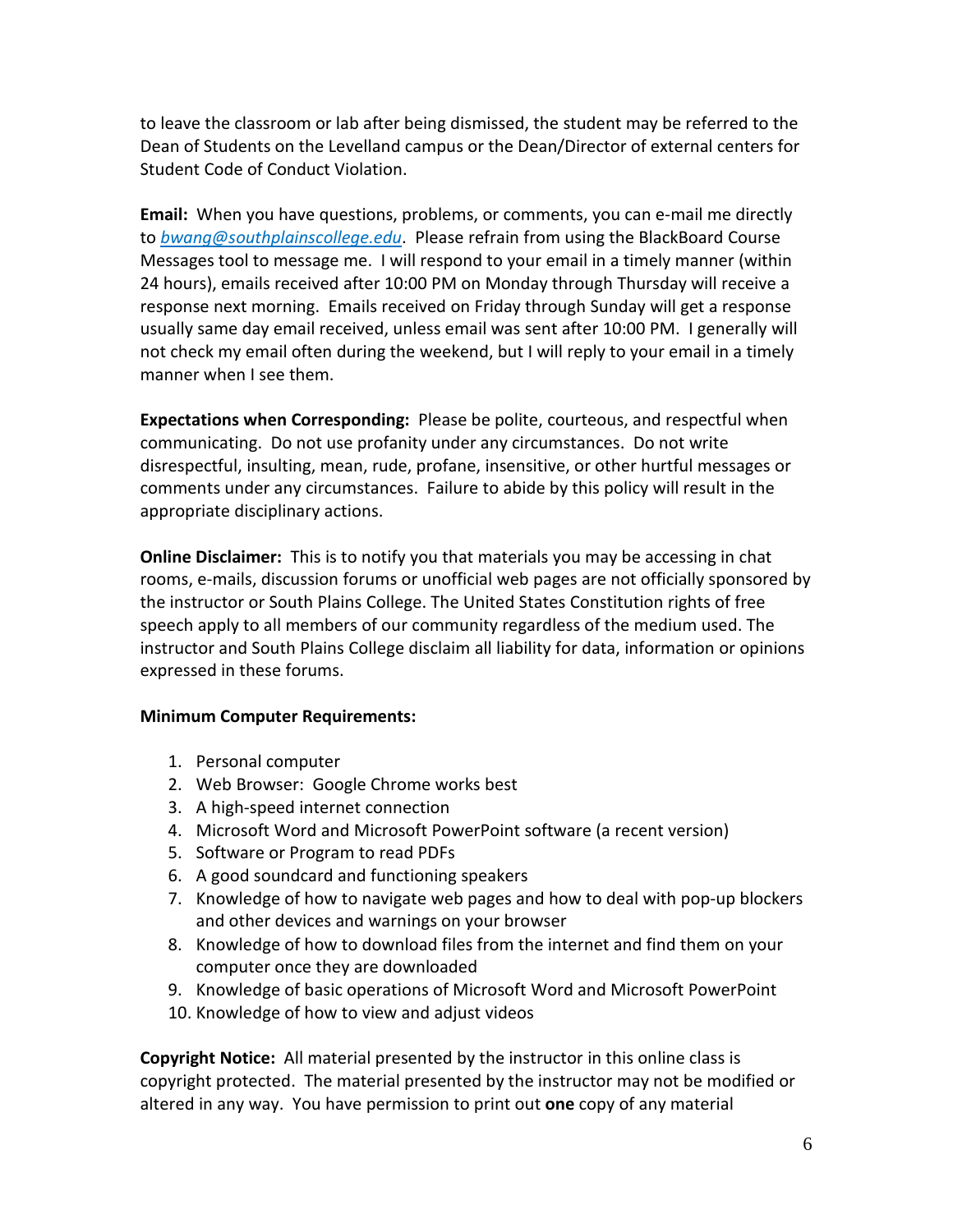presented by the instructor in this online class (course syllabus, lecture notes, lab experiments and exam reviews). The one copy must only be used for your personal educational use during this semester. The material may not be altered or modified in any way. The material may not be distributed in any way. You have permission to download the same material to your computer hard drive or other medium in order to print out the material. Any material downloaded must only be used for your personal educational use. The downloaded material may not be altered or modified in any way. The downloaded material may not be distributed in any way.

**Computer Problems or Blackboard Server Problems:** If a student's internet connection goes down, or a student's computer crashes or otherwise becomes inoperable for Blackboard, it is the responsibility of the student to have their internet connection and/or computer repaired as soon as possible in order to avoid getting behind in the class. While the computer and/or internet connection is being repaired, the student should seek an alternate computer. This could be a friend's computer, a relative's computer, a computer at a library, or a computer at the computer lab on the Levelland or Reese campuses. It will be the student's responsibility to find an alternate computer to avoid getting behind in the class. Internet problems and/or the crash or inoperability of a computer will not be an acceptable excuse for being late with any assignments or getting behind with the chapter modules*. It is the responsibility of the student to have a backup plan in place.* If the Blackboard server goes down, the appropriate time extensions on any quizzes will be determined and announced by the instructor.

**Logging into the Course:** You are not allowed to give your user ID and/or password to anyone. You will be dropped and given an F for your final grade if someone besides you is caught logging into this course under your user ID and/or password.

**Diversity Statement:** In this class, the teacher will establish and support an environment that values and nurtures individual and group differences and encourages engagement and interaction. Understanding and respecting multiple experiences and perspectives will serve to challenge and stimulate all of us to learn about others, about the larger world and about ourselves. By promoting diversity and intellectual exchange, we will not only mirror society as it is, but also model society as it should and can be.

**Disability Statement:** Students with disabilities, including but not limited to physical, psychiatric, or learning disabilities, who wish to request accommodations in this class should notify the Disability Services Office early in the semester so that the appropriate arrangements may be made. In accordance with federal law, a student requesting accommodations must provide acceptable documentation of his/her disability to the Disability Services Office. For more information, call or visit the Disability Services Office at Levelland (Student Health & Wellness Office) 806-716-2577, Reese Center (Building 8) 806-716-4675, or Plainview Center (Main Office) 806-716-4302 or 806-296-9611.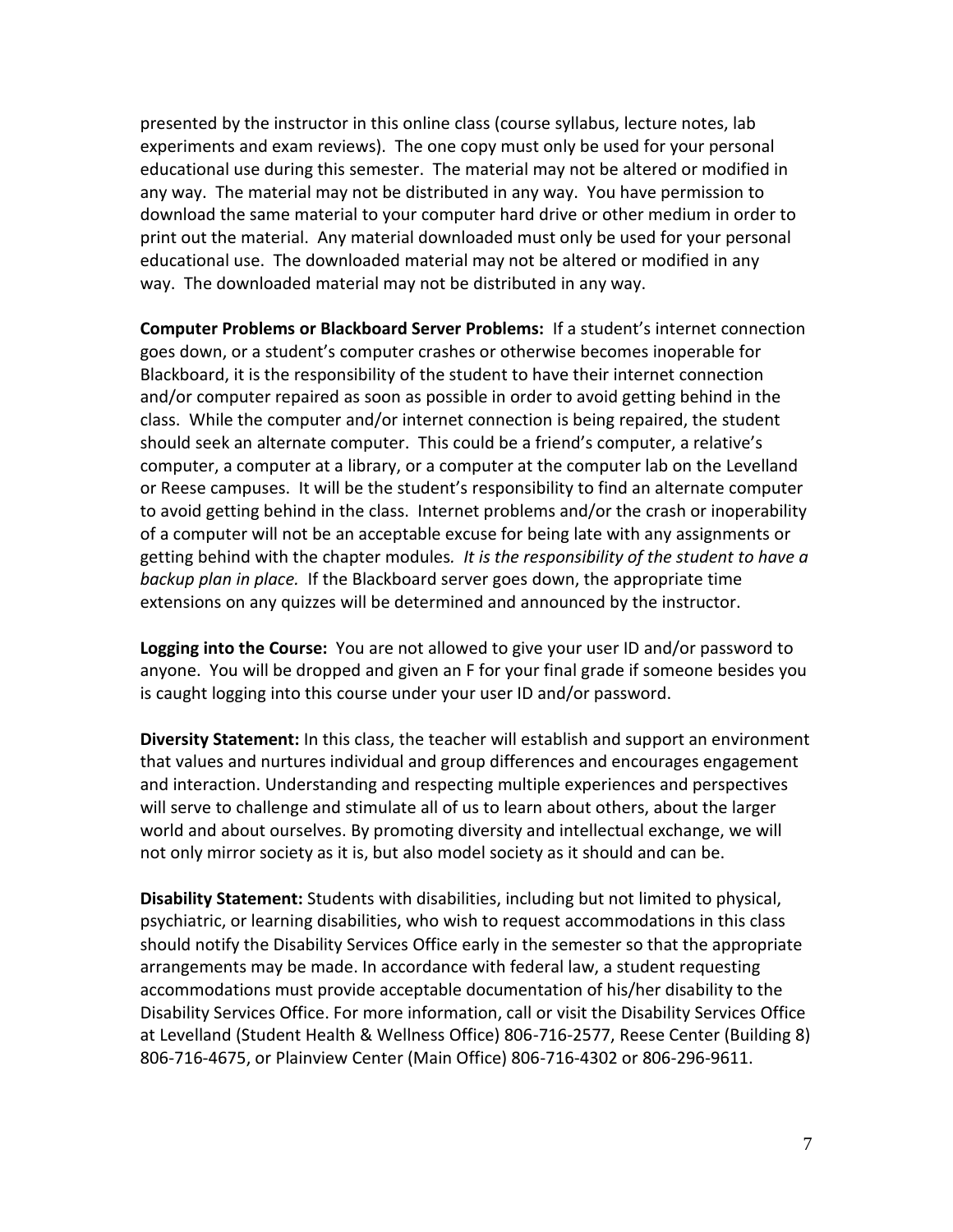**Nondiscrimination Policy:** South Plains College does not discriminate on the basis of race, color, national origin, sex, disability or age in its programs and activities. The following person has been designated to handle inquiries regarding the nondiscrimination policies: Vice President for Student Affairs, South Plains College, 1401 College Avenue, Box 5, Levelland, TX 79336. Phone number 806-716-2360.

**Title IX Pregnancy Accommodations Statement:** If you are pregnant, or have given birth within six months, Under Title IX you have a right to reasonable accommodations to help continue your education. To [activate](http://www.southplainscollege.edu/employees/manualshandbooks/facultyhandbook/sec4.php) accommodations you must submit a Title IX pregnancy accommodations request, along with specific medical documentation, to the Director of Health and Wellness. Once approved, notification will be sent to the student and instructors. It is the student's responsibility to work with the instructor to arrange accommodations. Contact the Director of Health and Wellness at 806-716-2362 or [email](http://www.southplainscollege.edu/employees/manualshandbooks/facultyhandbook/sec4.php) [cgilster@southplainscollege.edu](mailto:cgilster@southplainscollege.edu) for assistance.

**SAFETY RULES:** *As a faculty member, I am deeply invested in the well-being of each student I teach. I am here to assist you with your work in this course. If you come to me with other non-course-related concerns, I will do my best to help. It is important for you to know that all faculty members are mandated reporters of any incidents of sexual misconduct. That means that I cannot keep information about sexual misconduct confidential if you share that information with me. Dr. Lynne Cleavinger, the Director of Health & Wellness, can* 

*advise you confidentially as can any counselor in the Health & Wellness Center. They can also help you access other resources on campus and in the local community. You can reach Dr. Cleavinger at 716-2563 or [lcleavinger@southplainscollege.edu](mailto:lcleavinger@southplainscollege.edu) or go by the Health and Wellness Center. You can schedule an appointment with a counselor by calling 716-2529*